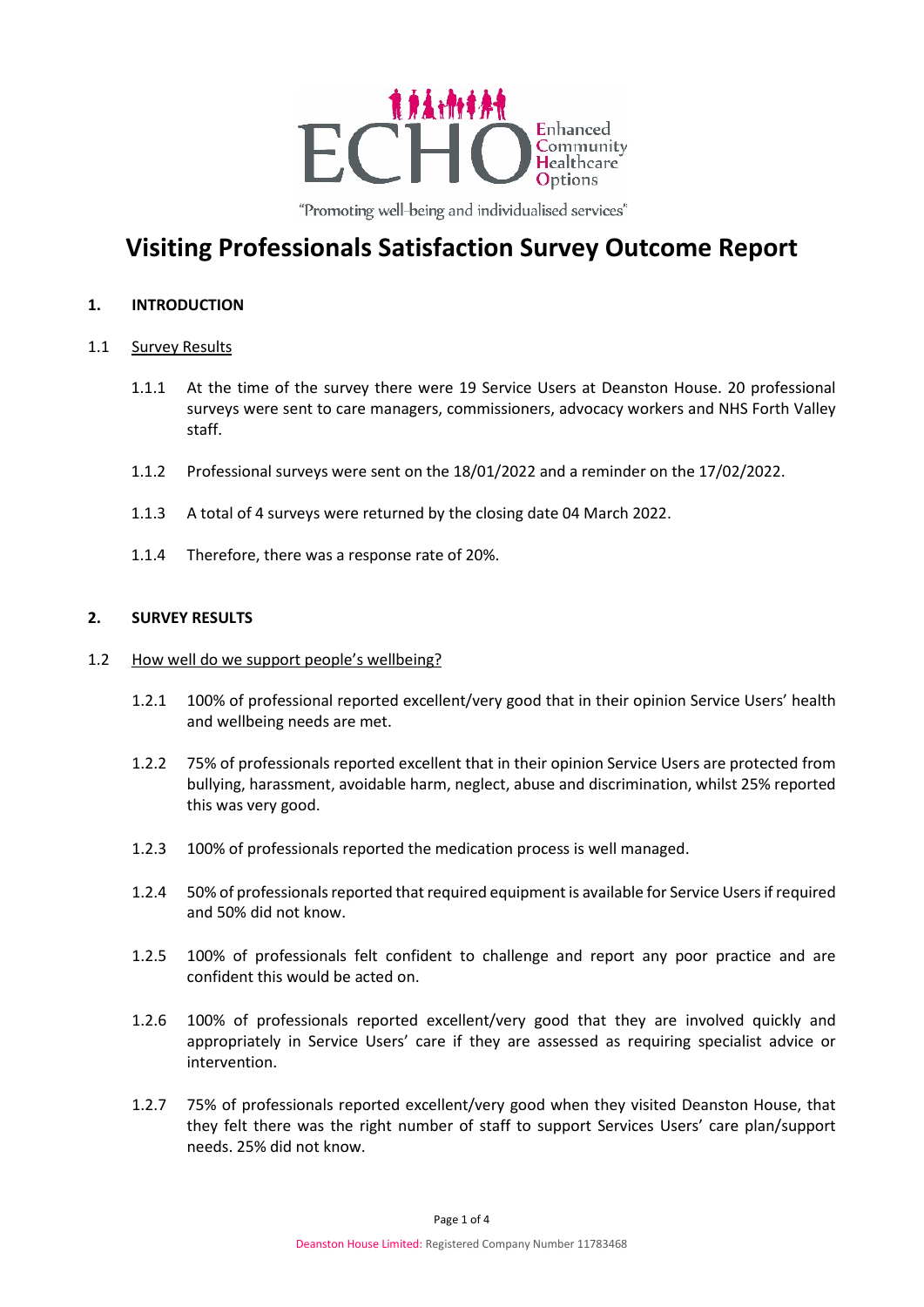### 1.3 How good is our staff team?

- 1.3.1 100% of professionals reported excellent/very good that they feel staff appear clear in their roles and responsibilities and staff appear to be well trained and the service is of continual improvement.
- 1.3.2 75% of professionals report the staff team accept advice and recommendations from visiting professionals to improve the outcomes for Service Users. 25% did not know.
- 1.3.3 100% of professionals reported excellent that staff treat Service Users and their relatives with dignity, respect, kindness, and compassion.
- 1.3.4 75% of professionals reported they have observed a warm positive relationship between Service Users and staff with 25% did not know.
- 1.3.5 100% of professionals reported excellent/very good the staff team appear caring and work well together.
- 1.3.6 50% of professionals reported Service Users' privacy appears to be well respected by staff during their visits and this includes personal information. 25% reported this was good and 25% did not know.
- 1.3.7 100% of professionals reported excellent/very good that they feel staff communicate with Service Users and relatives about their needs and feel staff understand the importance of not discriminating against a person due to their protective characteristics.

# 1.4 How good is our setting?

- 1.4.1 100% of professionals reported in their view the home is comfortable, homely and well maintained and there is enough space available inside the home for Service Users to spend together or alone, as they choose. There is a good range of facilities available in the home which Service Users can access with staff support, as required.
- 1.4.2 75% of professionals reported Services Users are able to decorate their own bedrooms as they choose and are given the required support to do this. 25% did not know.
- 1.4.3 100% of professionals reported excellent that the garden is pleasant, well maintained and large enough for the Service User to have their own private outdoor space.

### 1.5 How well is our care and support planned?

- 1.5.1 100% of professionals reported excellent/very good that they feel staff understand the service is the Service Users' home, they listen to their needs, preferences and ideas and act on them.
- 1.5.2 100% of professionals reported excellent/very good that they have experienced relatives, friends and advocates being consulted when it is right to do so. Their views are listened to and acted on.
- 1.5.3 100% of professional reported excellent/very good Service User relatives and other professionals are consulted regarding assessments and support plans as appropriate and the Service User is always asked for their consent by staff regarding their care and support and the appropriate people are involved in capacity decisions when necessary.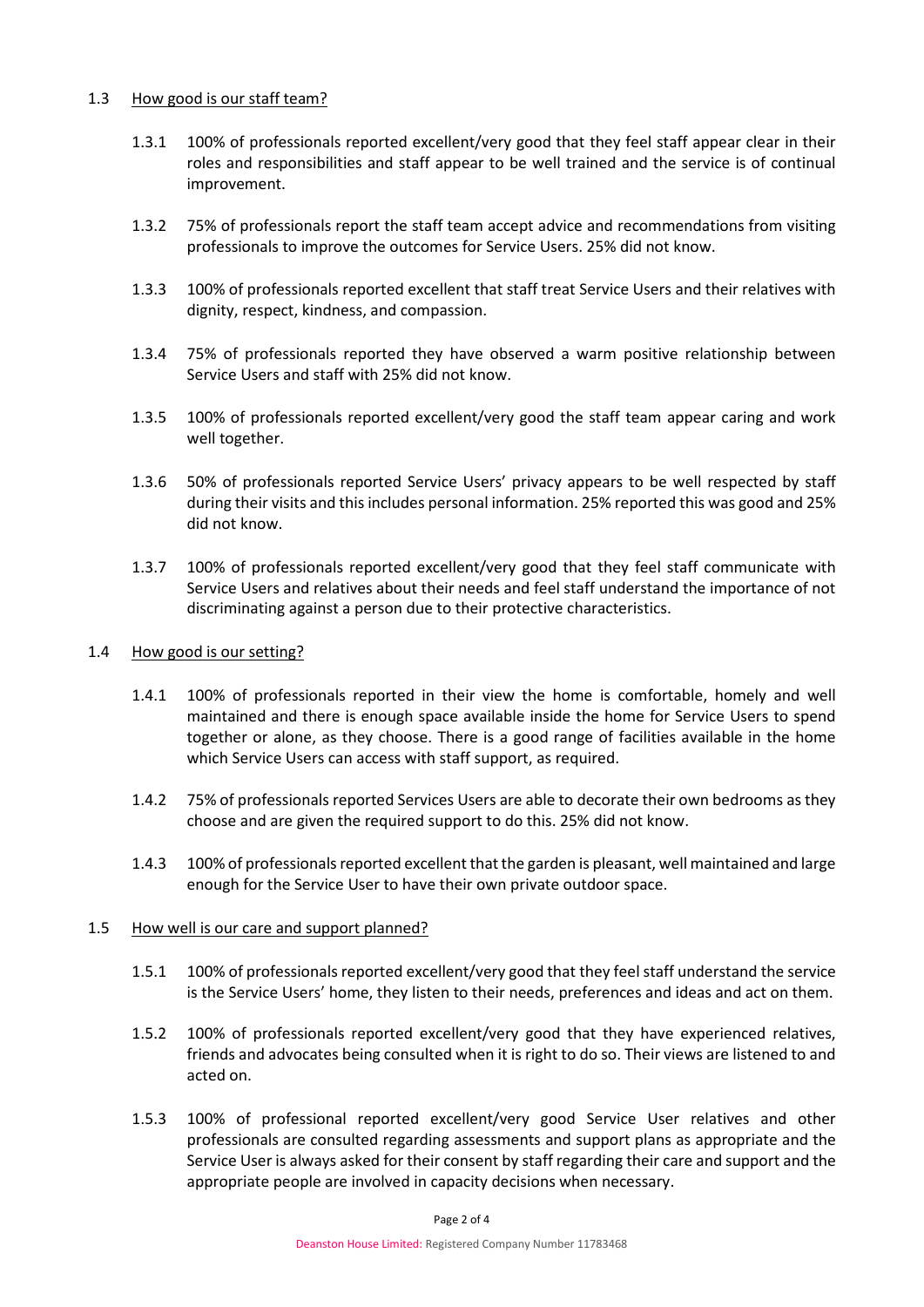- 1.5.4 100% of professionals reported excellent/very good that they are kept up to date by staff when this is necessary.
- 1.5.5 75% of professionals reported excellent/very good if they have any concerns or complaints they are taken seriously and dealt with promptly and that they are kept informed. 25% did not know.

### 1.6 How good is our leadership?

- 1.6.1 100% of professional reported excellent/very good that the management team is well known to Service Users and relatives and are easily contactable. They have confidence in the management team who continuously strive to improve best practice.
- 1.6.2 75% of professionals reported staff appear happy in their work and there is good communication between the management team and staff, 25% did not know.
- 1.6.3 75% of professionals reported excellent/very good that the culture within Deanston House appears to encourage contributions from all involved and there is strong leadership which welcomes views from all. 25% did not know.

#### 1.7 Additional Comments

"*In any residential home there can be improvements. However, at Deanston they strive to give the best service to the client and their families. They will try and accommodate to different needs and give individuals opportunities when staff ratio allows".* 

*"They have kept everyone safe during the height of the Covid Pandemic and tried to provide stimulating activities in house to clients".* 

*"Very pleased with this residential placement".*

"*I have been impressed with the level of care that P has received whilst residing within Deanston House".* 

### **3. CONCLUSIONS**

- 3.1. The Professional Survey is the second survey undertaken since Deanston House was first registered on 8 August 2019.
- 3.2. The survey was emailed to Care Managers and other professional on two occasions with a response rate of 20%.
- 3.3. It is noted that the percentage of this year responses is slightly less than the previous year (29%). This can be contributed to a number of factors i.e., Care Managers working from home during the Covid-19 pandemic.
- 3.4. From the 2021 survey 25% of Care Managers reported they observed warm positive relationships between Service Users. 75% did not know. This year 75% of Care Managers and other professionals reported they observed warm positive relationships between Service Users and 25% did not know.